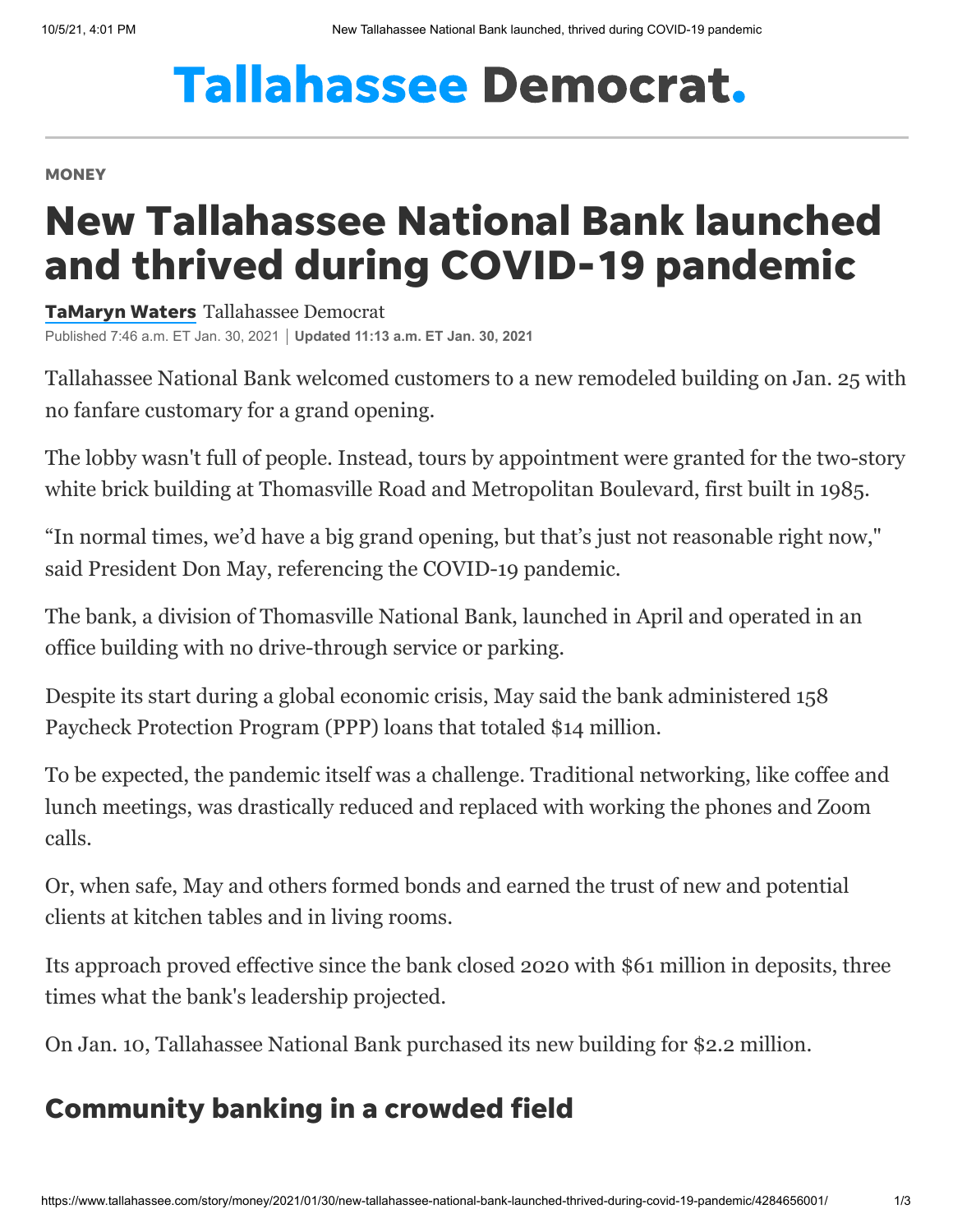Previously, the bank's seven-member staff worked together for another family-owned bank, Farmers & Merchants Bank, which was sold in 2018.

For a year, the staff stayed on with The First, the Mississippi-based bank that acquired FMB. In Fall 2019, May said he was approached about opening a new bank in Tallahassee with Thomasville National Bank.

Yet, Tallahassee already had roughly 75 bank branches.

"My first thought was, 'Why would anyone open another bank in Tallahassee? They're everywhere," May said. "They're kind of like mattress stores or hamburger restaurants."

May's initial hesitancy subsided after meeting with Thomasville National Bank CEO and Board Chairman Stephen Cheney, who shared the bank's business model.

A second-generation banker with more than 30 years of career experience, May was struck by how the bank had 53% of the market share in Thomasville, an unusual industry distinction.

Community banking guides its mission. So much so that May said it was important for "Tallahassee" to be part of its name.

He said Tallahassee National Bank is the only local bank inscribed with the capital city's name.

"That was really important to us because it reaffirms to our market, where we live and work, that we are committed here," May said. "We're not looking to step into other markets and grow outside of Tallahassee. This is where we are. This is where we want to be."

Years ago, the red brick building had been Noblin Realty. For the last 15 years, it had been leased by EXP, an engineering, architecture and design firm that occupied the entire twostory building.

Childers Construction began interior demolition in May. The exterior was painted white, making it pop alongside busy Thomasville Road.

The massive remodeling job was designed by Architects Lewis + Whitlock and completed by Jan. 21 for roughly \$2.4 million.

"The building is a 100% transformation from what it used to look like," May said.